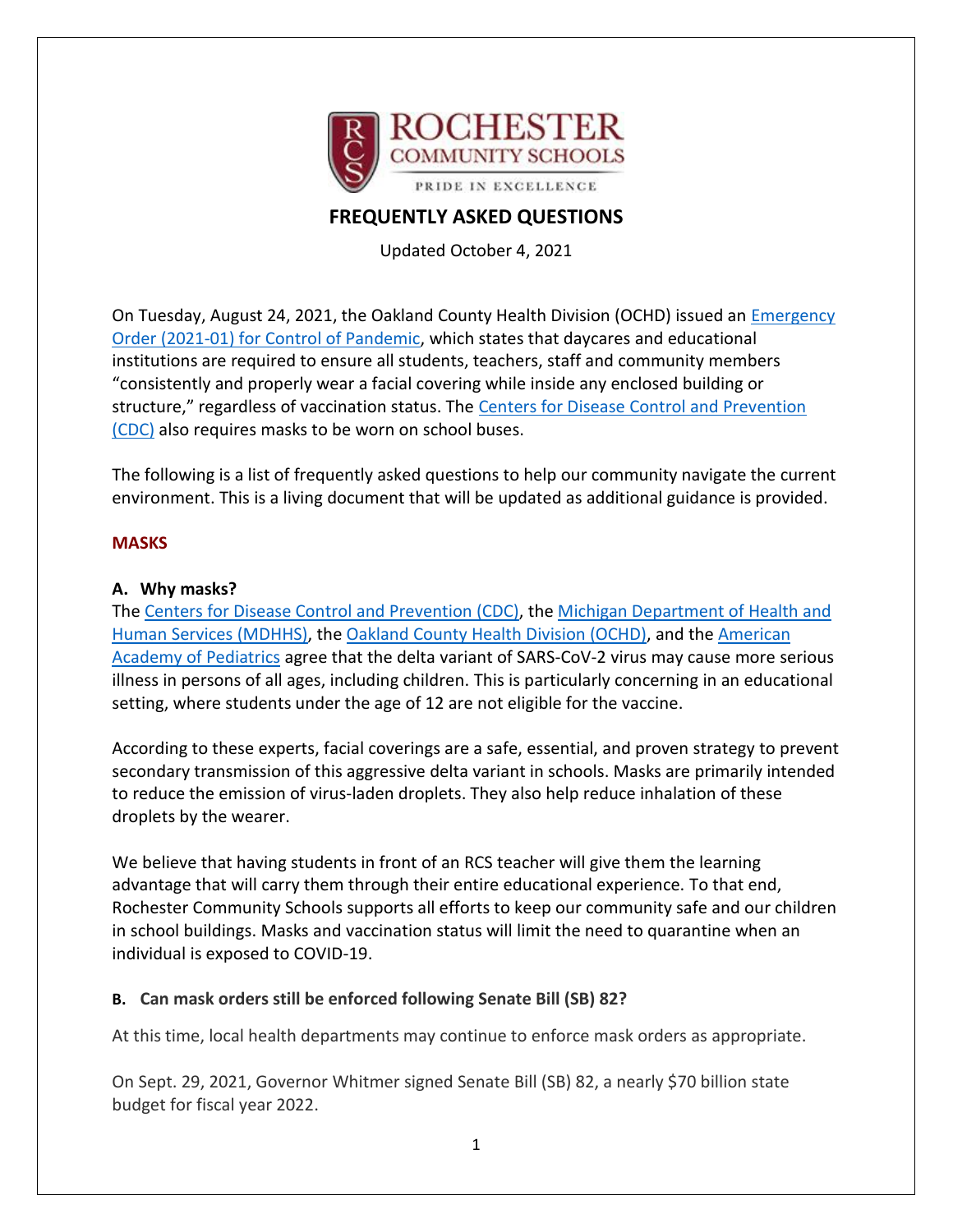SB 82 includes a provision to prohibit MDHHS and local health department from issuing or enforcing emergency orders requiring face masks for persons under the age of 18. Although Governor Whitmer did not line item veto this provision of SB 82, she did provide a signing statement when she filed the signed bill which stated this prohibition is unconstitutional and unenforceable.

SB 82 did not amend the Public Health Code, which grants local health departments the authority to issue emergency orders to control a pandemic, such as COVID-19, as well as the authority to enforce such orders with criminal and civil penalties. Therefore, local health departments may continue to enforce mask orders as appropriate.

## **C. Is Rochester Community Schools obligated to follow the OCHD emergency order?**

Yes. Rochester Community Schools is obligated to follow local, state, and federal emergency orders or the district could be subject to criminal and civil penalties.

RCS recognizes a parent or guardian's right to direct the care, teaching, and education of their child. However, this right is subject to the district's obligation to provide for the safety and welfare of its students.

### **D. If someone is vaccinated, are they still required to wear a mask?**

Yes. The emergency order applies to all persons in an educational institution, to include, but not limited to, students, teachers, administrative staff, attendees, volunteers, and other employees or volunteers.

## **E. Are masks required on school buses?**

Yes. "Passengers two years of age and older and drivers must wear a mask on buses or vans operated by public or private school systems including early care and education/child care programs, subject to the exclusions and exemptions in CDC's Order."

#### **F. How does the emergency order apply to student athletics and extracurricular activities?**

Students, school employees, and volunteers participating in extracurricular activities and sports are required to wear a mask while inside of an educational institution.

## **G. Are masks required at Board of Education meetings?**

Yes. Masks are required to be worn while inside of an educational institution.

## **H. Are there mask exemptions?**

The OCHD executive order does not apply to the following:

- Persons in the act of eating or drinking.
- Persons under the age of four years; however, supervised masking is recommended for children who are at least two years of age.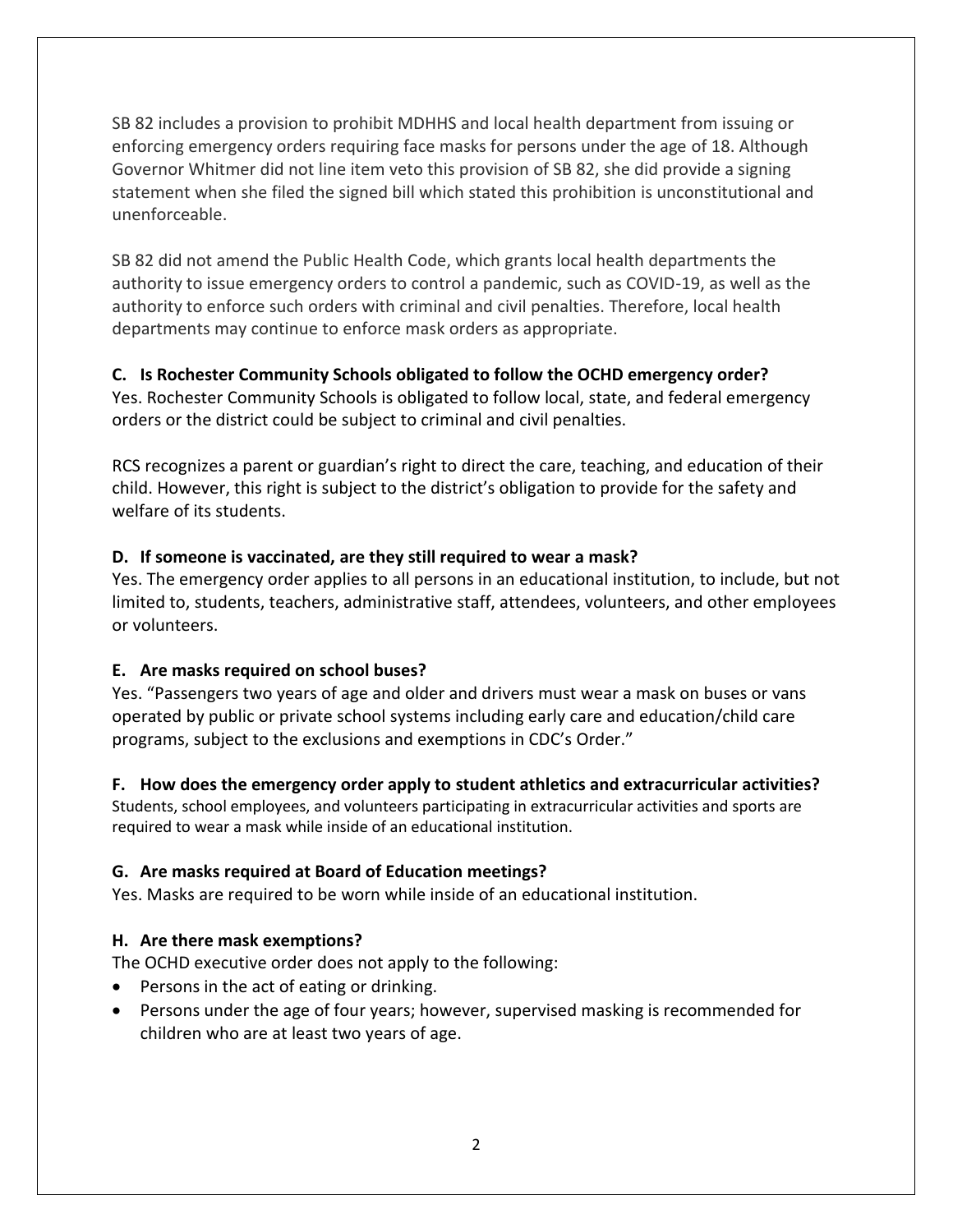- Persons with developmental conditions of any age attending school for whom it has been demonstrated that the use of a face covering would inhibit the person's access to education. These are limited to persons with an Individualized Education Plan, Section 504 Plan, Individualized Healthcare Plan or equivalent.
- Vaccinated teachers who are working with children who are hard of hearing or students with developmental conditions who benefit from facial cues.
- Persons who have a medical reason confirmed in writing from a Medical Doctor (MD) or Doctor of Osteopathic Medicine (DO) currently licensed to practice medicine in the State of Michigan.

At this time, the OCHD order does not exempt persons who object to the mask requirement due to their religious beliefs.

## **I. What if a child forgets their mask at home?**

In the event that a student forgets their mask at home, staff members will offer the student a face covering.

## **J. What are some guidelines when wearing a mask?**

The OCHD states that masks should completely cover the nose and mouth; fit snugly against the sides of the face and not have any gaps; and be handled only by the ear loops, cords, or head straps (not by the surface of the mask).

## **K. What are some options for families as they relate to mask use and student learning?**

RCS families are offered three options for the safe education of all students: 1) wear a face mask while inside a school building; 2) observe an exemption while inside a school building; or 3) attend the RCS Virtual Campus. School administrators and staff make every effort to partner with families. Parents or guardians of students who do not comply with the OCHD emergency order will be asked to pick up their child from school. When requirements on school buses are not met, parents or guardians will be asked to provide an alternate mode of transportation.

## **L. When will the mask mandate be lifted?**

The OCHD states that the executive order "remains in effect until community transmission for Oakland County is categorized as 'moderate' by the CDC for at least fourteen consecutive days, or until further notice from the Oakland County Health Officer."

## **M. What are some resources related to mask use?**

Resources are: [CDC Your Guide to Masks,](https://www.cdc.gov/coronavirus/2019-ncov/prevent-getting-sick/about-face-coverings.html) Updated Aug. 13, 2021; and [OCHD Mask Guidance.](https://www.oakgov.com/covid/best-practices/prepare/Pages/face-covering.aspx)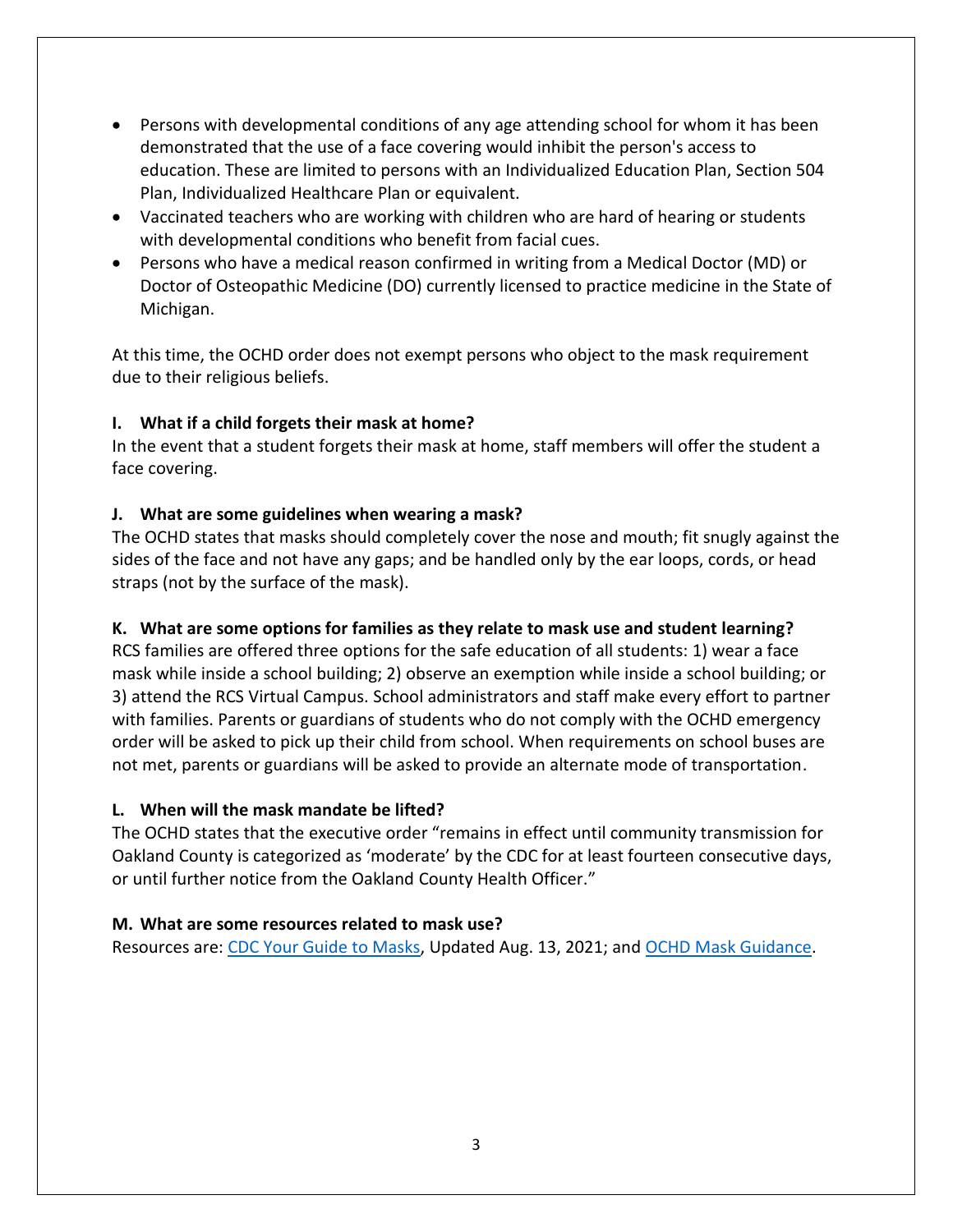#### **COVID-19 VACCINATION**

#### **N. What about vaccinations?**

Health experts also agree that vaccinations are another important strategy to help save lives and mitigate the spread of the Delta variant. Masks and vaccination status will also limit the need to quarantine when an individual is exposed to COVID-19. We continue to partner with various community health agencies so those who are eligible for the vaccination can have convenient access to appointments. Additional information and locations are available on the [Oakland County website.](https://oaklandcountyvaccine.com/)

#### **WHAT TO DO WHEN SICK**

#### **O. What should students or staff members do if they are sick?**

If students or staff members are sick, they should stay home and contact their primary care physician and/or the OCHD for guidance and support as needed at 248-858-1286 during normal business hours, or call 248-858-0931 after hours. The Oakland County Nurse on Call can be reached at 1-800-848-5533; the Help Hotline is 248-858-1000. Additional information is located on the [OCHD website.](http://www.oakgov.com/Health)

- **P. What is the procedure when a student or staff member tests positive for COVID-19?**
- Families and staff members should notify the school administrator.
- The individual should stay home and isolate for at least 10 days from the first date of symptoms or 10 days from the test date if asymptomatic AND fever-free for 24 hours without the use of fever-reducing medications and improved symptoms.
- The district will report positive cases and any identified close contacts to the OCHD. Once OCHD receives the information, students or staff will be placed in the OCHD contact tracing system for follow up, support, and resources during the quarantine period.

### **Q. What is the role of the OCHD when a student or staff tests positive for COVID-19?** The OCHD will:

- Complete a case investigation by contacting the positive case and reinforce isolation requirements.
- Place identified school close contacts into the contact tracing system and monitor during quarantine period.
- Identify close contacts outside of the school community, place them into the contact tracing system and monitor them during quarantine period.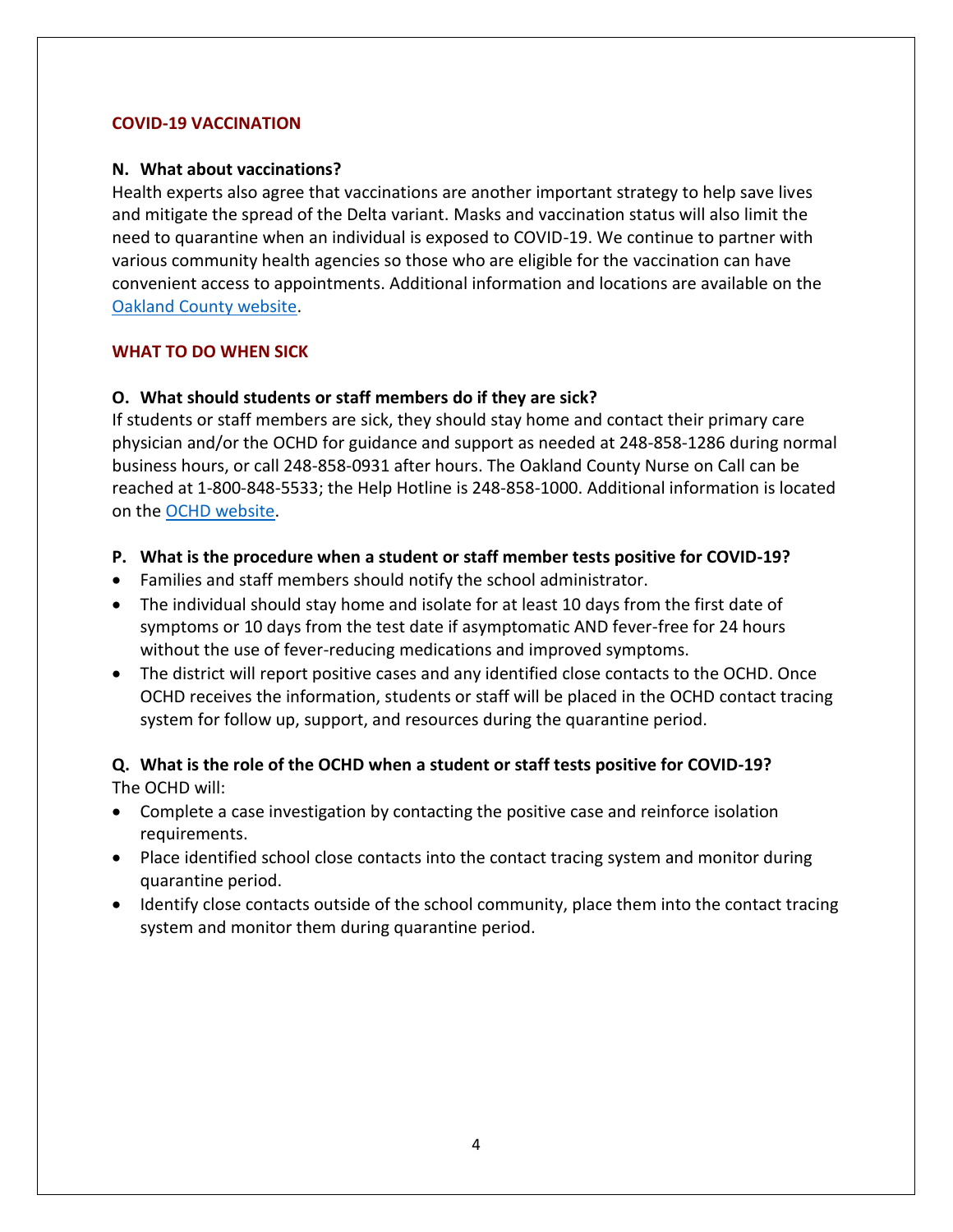### **QUARANTINE GUIDELINES**

### **R. What is school quarantine guidance?**

Reference the [OCHD guidance.](https://www.oakgov.com/covid/resources/education/Documents/CV19%20Quarantine%20Recommendation%20Handout.pdf) Masks and vaccination status will limit the need to quarantine when an individual is exposed to COVID-19. OCHD guidance is as follows:

|             | <b>CLASSROOM</b><br><b>EXPOSURE SCENARIO</b> | <b>MASKS</b>                | <b>QUARANTINE</b> | <b>CONTINUE</b><br><b>SCHOOL</b> |
|-------------|----------------------------------------------|-----------------------------|-------------------|----------------------------------|
| <b>ATED</b> | $<$ 3 Feet                                   | N/A                         | <b>YES</b>        | <b>NO</b>                        |
|             | 3-6 Feet                                     | One or Both UNMASKED        | <b>YES</b>        | <b>NO</b>                        |
|             | 3-6 Feet                                     | <b>Both Properly Masked</b> | <b>NO</b>         | <b>YES</b>                       |
|             | $<$ 3 Feet                                   | N/A                         | <b>NO</b>         | <b>YES</b>                       |
|             | 3-6 Feet                                     | N/A                         | <b>NO</b>         | <b>YES</b>                       |

- **S. How long do individuals need to quarantine?** (Ref: [OCHD School Quarantine Guidance\)](https://www.oakgov.com/covid/resources/education/Documents/CV19%20Quarantine%20Recommendation%20Handout.pdf)
- OCHD recommends a 7-day quarantine with COVID-19 test. The following must be met before returning to school:
	- a. A negative PCR test (not a rapid antigen or antibody test) collected no sooner than day 5 after the exposure date.
	- b. Person remains symptom-free.
	- c. With a negative PCR result, person may return to school on day 8. **OR**
- Stay home for 10 days after exposure while wearing a mask and physically distancing from others.
- For both quarantine strategies, the following must occur:
	- a. Agree to cooperate with contact tracing efforts while monitoring symptoms for 14 days after exposure.
	- b. If symptoms develop, immediately isolate and get a COVID-19 test.
	- c. After stopping quarantine, wear a mask, stay at least 6 feet from others, wash your hands, and avoid large gatherings through day 14.

#### **TEACHING AND LEARNING**

**T. How will students have access to instructional materials if isolated or quarantined?** When designing supports for students affected by COVID-19, our teachers are uniquely qualified to determine the most effective and appropriate educational practices to meet the needs of their students.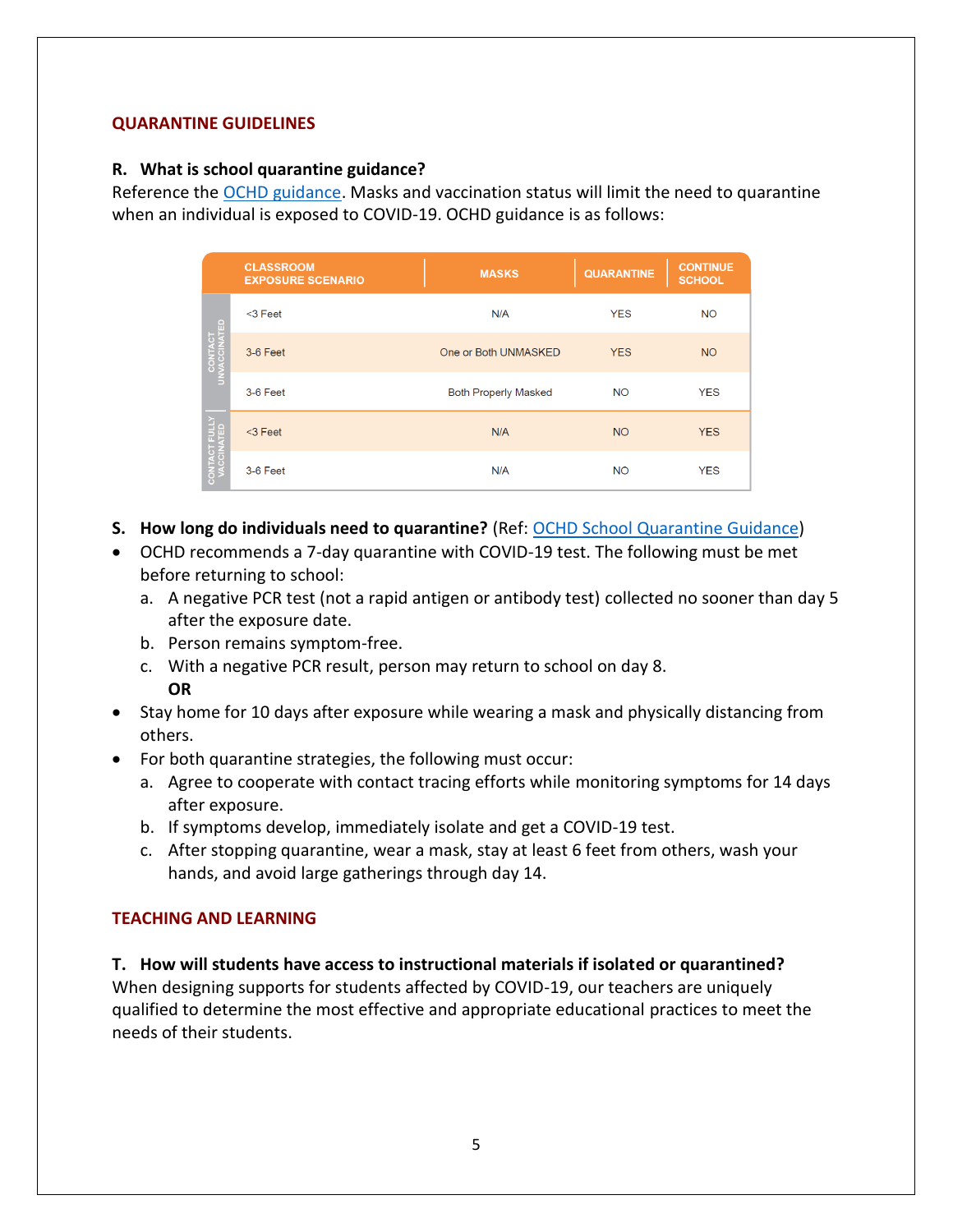We recognize that each situation may be unique. Families are encouraged to remain flexible and work with their school administrator and classroom teachers to manage adaptations and adjustments on a situational basis. Our educators are highly skilled in the art of teaching, and we will do all we can to meet the needs of our students.

#### **U. Is remote learning an option for schools?**

The State of Michigan has no options for remote learning in a traditional K-12 environment at this time. For those families who prefer an additional learning option, the district is proud to continue to offer the RCS Virtual Campus.

#### **COVID-19 CASE REPORTING**

#### **V. How will RCS be reporting cases in schools?**

The MDHHS Emergency Order Under MCL 333.2253 requires school districts to report school associated cases of COVID-19 within 24 hours after being notified by the local health department. A school associated case includes a confirmed COVID-19 case among any person who was present on school property or at a school function that may result in the transmission or contraction of COVID-19 during an infectious period.

Last year as a courtesy to families, the district worked arduously to augment the OCHD reporting requirements by providing a weekly update on the number of positive COVID-19 cases in the district, along with the number of students and staff who were quarantined, based on a single point in time.

As we begin the 2021-22 school year with mask requirements and revised quarantine protocols in place, we will continue to support contact tracing efforts to the best of our ability; however, we will rely on the OCHD to provide weekly COVID-19 reports for schools in Oakland County. The number of school associated cases for RCS will still be posted on our website as required. This process will enable our teachers, administrators and staff to continue to focus on what they are professionally trained to do, which is provide for the safe education our students. The number of school associated cases is located on the [district website.](https://www.rochester.k12.mi.us/academics/covid-19-response) Additional resources include the [COVID-19 Summary for Oakland County](https://www.oakgov.com/covid/dashboard.html) and [COVID-19 Oakland County Schools](https://www.oakgov.com/covid/resources/education/Pages/data.aspx)  [Weekly Report.](https://www.oakgov.com/covid/resources/education/Pages/data.aspx)

#### **OTHER MITIGATION STRATEGIES**

#### **W. How is RCS supporting healthy learning environments in our buildings?**

The safety and well-being of our community is always our priority. RCS supports healthy learning environments by thoroughly cleaning and sanitizing buildings and school buses following CDC recommendations.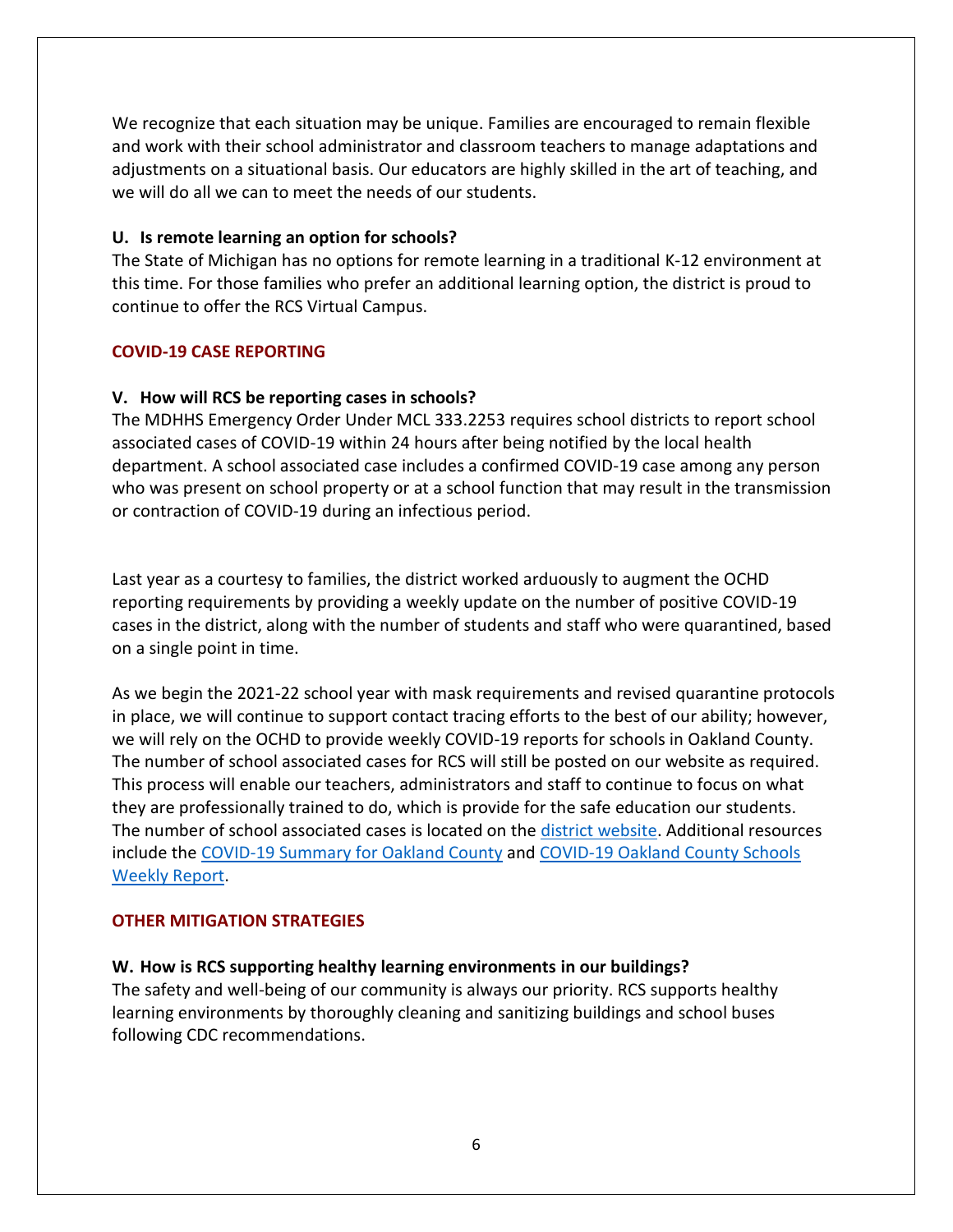| <b>Classrooms</b>  | Rooms, including high-touch areas, are disinfected at the end of each school<br>day. Electrostatic sprayers are used in main offices, locker rooms, weight<br>rooms, and other areas as needed.                                                                                                                                                                                                        |  |  |
|--------------------|--------------------------------------------------------------------------------------------------------------------------------------------------------------------------------------------------------------------------------------------------------------------------------------------------------------------------------------------------------------------------------------------------------|--|--|
| <b>Buses</b>       | Buses are sanitized twice per day following the morning and afternoon<br>routes. High-touch areas are cleaned between all bus runs.                                                                                                                                                                                                                                                                    |  |  |
| Water              | Water systems have been flushed. Bottle filling stations are available;                                                                                                                                                                                                                                                                                                                                |  |  |
| systems            | however, drinking fountains remain closed.                                                                                                                                                                                                                                                                                                                                                             |  |  |
| <b>Ventilation</b> | Building doors and windows may be open when appropriate, depending on<br>weather and physical safety conditions. Air-balance contractors continue to<br>inspect and balance air flow for our building HVAC systems. A designated<br>employee inspects filters on a continuous basis and changes filters as needed<br>to maximize ventilation and reduce the concentration of airborne<br>contaminants. |  |  |
| <b>Supplies</b>    | Hand sanitizer, masks, and cleaning supplies are available throughout the<br>district.                                                                                                                                                                                                                                                                                                                 |  |  |

## **X. What are other mitigation strategies?**

In addition to wearing a face mask, the community is encouraged to get vaccinated if eligible; wash hands frequently; and stay home when sick.

## **RESOURCES**

## **Y. What are some resources to assist families?**

- [OCHD School Quarantine Guidance,](https://www.oakgov.com/covid/resources/education/Documents/CV19%20Quarantine%20Recommendation%20Handout.pdf) Update Sept. 15, 2021
- [MI Safer Schools Guidance for Managing Students Exposed to COVID-19,](https://www.michigan.gov/documents/coronavirus/MI_Safer_Schools_Guidance_for_Managing_Students_Exposed_to_COVID-19_734750_7.pdf) Sept. 8, 2021
- [Emergency order \(2021-01\) for Control of Pandemic,](https://www.oakgov.com/covid/healthorders/Health%20Order%208.24.21%20face%20covering%202021-01.pdf) Educational Institutions Daycares and Schools (elementary, middle, high, and vocational), Aug. 24, 2021
- [OCHD Back to School Guidance,](https://www.oakgov.com/covid/resources/education/PublishingImages/Pages/k-12/Back%20to%20School%20Guidance.pdf) Aug. 23, 2021
- [OCHD School Quarantine Guidance,](https://www.oakgov.com/covid/resources/education/Documents/CV19%20Quarantine%20Recommendation%20Handout.pdf) Aug. 20, 2021
- [MDHHS Recommendations for Safer](https://www.michigan.gov/documents/coronavirus/COVID-19_Guidance_for_Operating_Schools_Safely_728838_7.pdf) School Operations during COVID-19, Aug. 13, 2021
- [CDC Guidance for COVID-19 Prevention in K-12 Schools,](https://www.cdc.gov/coronavirus/2019-ncov/community/schools-childcare/k-12-guidance.html) updated Aug. 5, 2021
- [American Academy of Pediatrics,](https://www.aap.org/en/pages/2019-novel-coronavirus-covid-19-infections/clinical-guidance/covid-19-planning-considerations-return-to-in-person-education-in-schools/) July 18, 2021
- [CDC Your Guide to Masks,](https://www.cdc.gov/coronavirus/2019-ncov/prevent-getting-sick/about-face-coverings.html) Updated Aug. 13, 2021
- [OCHD Mask Guidance](https://www.oakgov.com/covid/best-practices/prepare/Pages/face-covering.aspx)
- [Oakland County COVID-19 Public Health Toolkit for K-12 Schools,](https://www.oakgov.com/covid/resources/education/Documents/Education%20Toolkit.pdf) Dec. 9, 2020
- [MDHHS Reporting of Confirmed and Probable Cases of COVID-19 at Schools,](https://www.michigan.gov/coronavirus/0,9753,7-406-98178_98455-541860--,00.html) Oct. 6, 2020
- [COVID-19 Summary for Oakland County](https://www.oakgov.com/covid/dashboard.html)
- [COVID-19 Oakland County Schools Weekly Report](https://www.oakgov.com/covid/resources/education/Pages/data.aspx)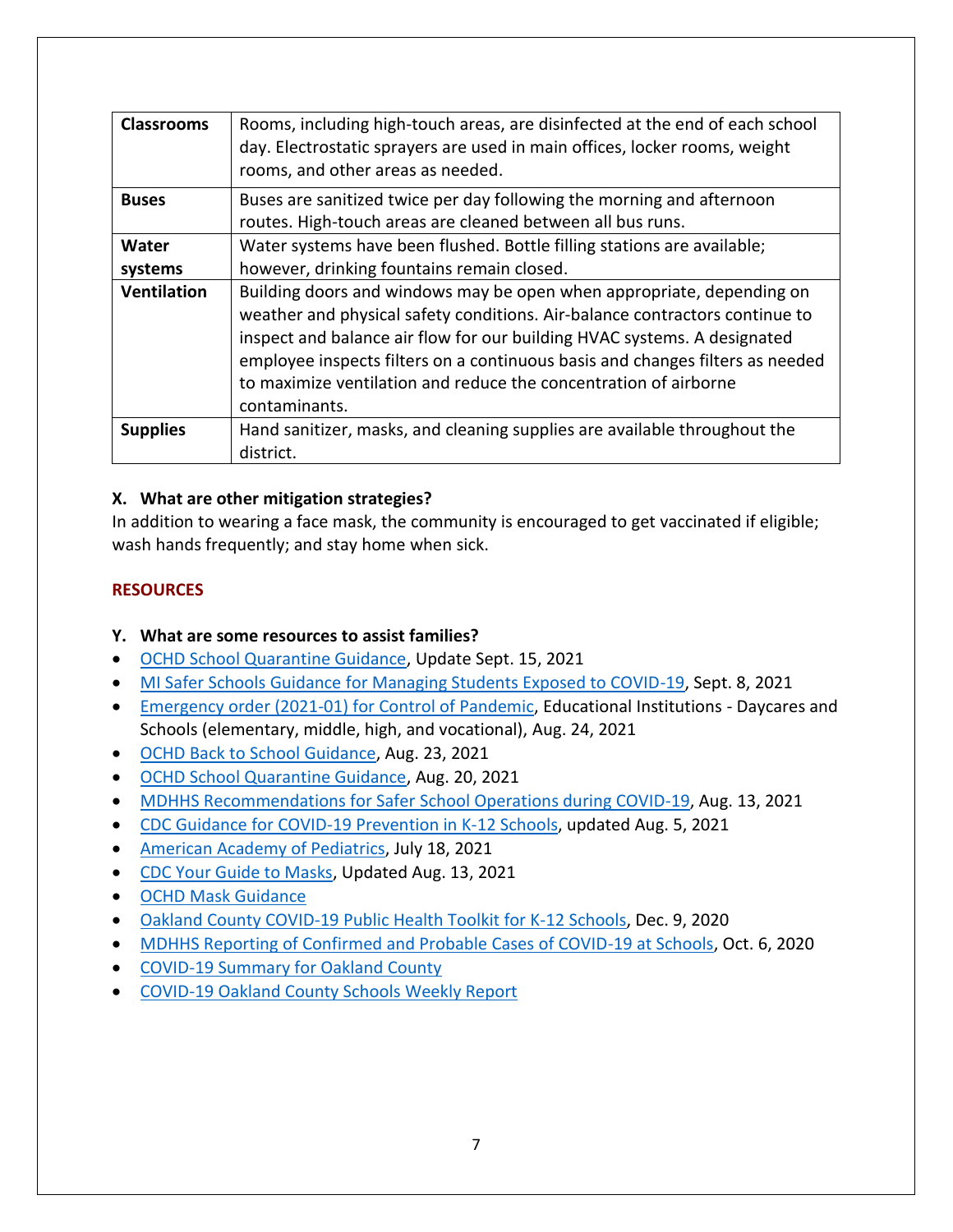### **TESTING CENTERS**

#### **Z. What testing centers are available?**

As a courtesy to our families, we have compiled a list of local testing centers. This is not meant to be an inclusive list. In an emergency, always call 911 and/or proceed to the nearest emergency room. Local community hospitals include:

- Ascension Providence Rochester Hospital: 248-652-5000
- Beaumont Health, Troy Campus: 248-964-5000
- St. Joseph Mercy Oakland Hospital, Pontiac: 248-858-3000

| Rochester Medpointe Urgent Care Walk-in Clinic    | Rochester Hills Urgent Care Walk-in Clinic             |  |
|---------------------------------------------------|--------------------------------------------------------|--|
| https://urgentcarerochestermi.com/                | https://www.urgentcarerochesterhills.com/              |  |
| 150 S. Main Street, Rochester, MI 48307           | 2915 Walton Blvd, Rochester Hills, MI 48309            |  |
| (248) 710-3303                                    | (248) 759-4222                                         |  |
| Hours: Monday - Friday 11a.m. - 7 p.m.            | Hours: 8:30 a.m. - 9 p.m. everyday (Including Saturday |  |
| Saturday 11 a.m. - 5 p.m.; Sunday: Closed         | and Sunday)                                            |  |
| *Appointment required                             | *Appointment required                                  |  |
| Tests symptomatic and asymptomatic<br>$\bullet$   | • Tests symptomatic and asymptomatic                   |  |
| Testing for all ages<br>$\bullet$                 | Testing for all ages                                   |  |
| No doctor's order needed<br>$\bullet$             | No doctor's order needed                               |  |
| Tests uninsured individuals                       | Tests uninsured individuals                            |  |
|                                                   | <b>Rochester Urgent Care</b>                           |  |
| <b>Pro-Health Urgent Care of Rochester Hills</b>  | (located in the Hampton Village Center)                |  |
| https://www.prohealthuc.com/                      | www.myhealthuc.com                                     |  |
| 1268 Walton Blvd, Rochester Hills, MI 48307       | 215 E. Auburn Road, Rochester Hills, MI 48307          |  |
| (248) 710-2900                                    | (248) 853-2009                                         |  |
| Hours: Monday - Friday 8 a.m. - 8 p.m.            | Hours: Monday - Friday 8 a.m. - 6 p.m.                 |  |
| Saturday - Sunday 10 a.m. - 6 p.m.                | Saturday - Sunday 8 a.m. - 6 p.m.                      |  |
| *Appointment required                             | *Appointment required                                  |  |
| Tests symptomatic and asymptomatic<br>$\bullet$   | Tests symptomatic and asymptomatic                     |  |
| Testing for all ages<br>$\bullet$                 | Testing for all ages                                   |  |
| No doctor's order needed<br>$\bullet$             | No doctor's order needed                               |  |
| Tests uninsured individuals                       | Tests uninsured individuals                            |  |
| Michigan Healthcare Professionals Rochester Hills | <b>MedPost Urgent Care of Rochester Hills</b>          |  |
|                                                   |                                                        |  |
| https://rochestercovidtesting.com/                | https://www.carespot.com/medpost-urgent-               |  |
| https://obuzz.net/                                | care/rochester-hills-mi/                               |  |
| 633 East South Blvd, Rochester Hills, MI 48307    | 3035 S. Rochester Rd, Rochester, MI 48307              |  |
| (248) 434-6247 or (248) 844-6000                  | (248) 289-9360                                         |  |
| Hours: Monday - Friday 9 a.m. - 4 p.m.            | Hours: Open every day 8 a.m. - 8 p.m., except          |  |
| Not open Saturday and Sunday                      | Wednesdays $8$ a.m. $-7$ p.m.                          |  |
| *Register on website before arriving              | *Appointment required.                                 |  |
| Tests symptomatic and asymptomatic<br>$\bullet$   | • Tests symptomatic and asymptomatic, 6 months of      |  |
| Testing for all ages<br>$\bullet$                 | age and older                                          |  |
| Tests uninsured individuals<br>$\bullet$          | • No doctor's order needed                             |  |
|                                                   | • Tests uninsured individuals                          |  |